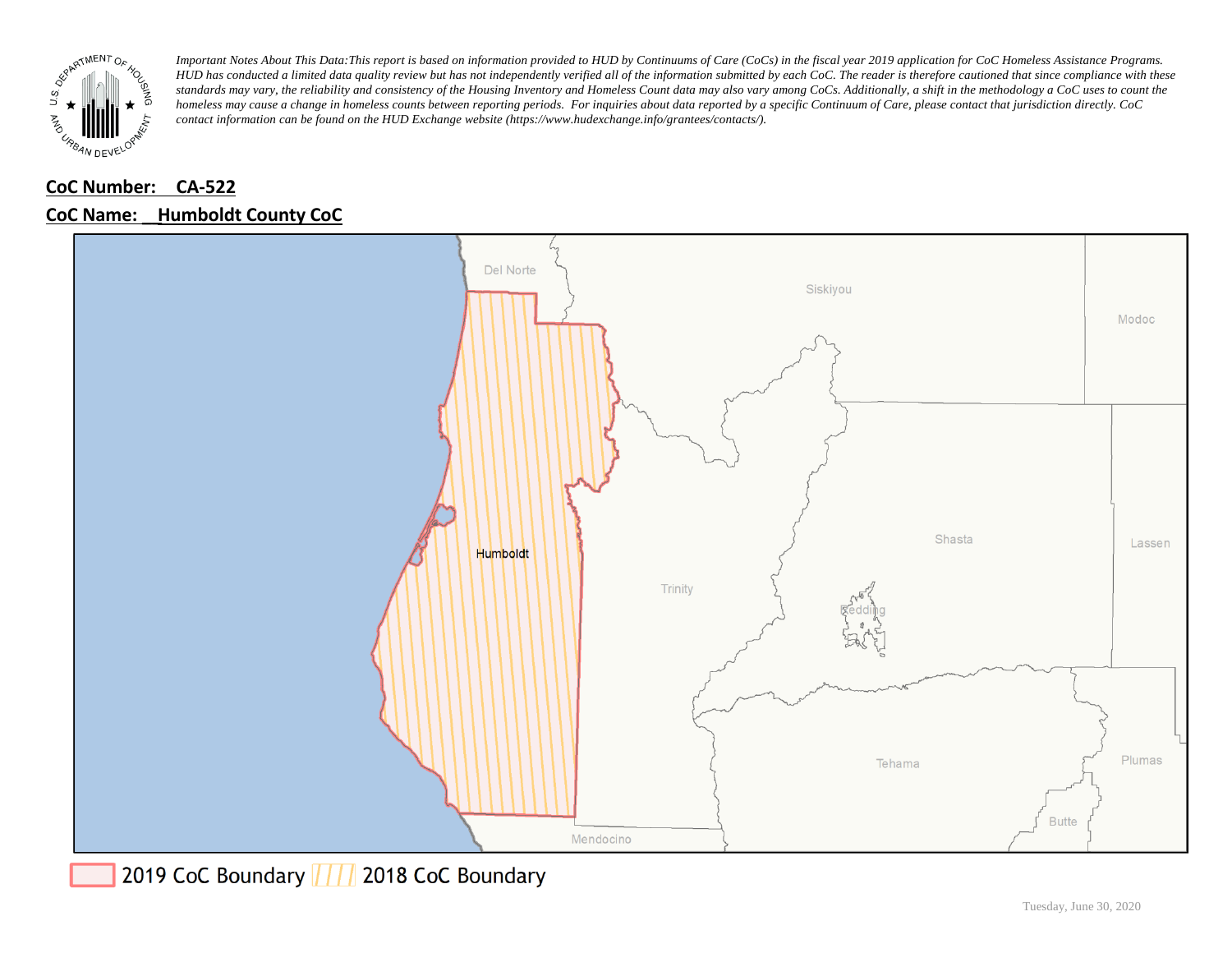

#### **CoC Number: CA-522**

#### **CoC Name: \_\_ Humboldt County CoC**

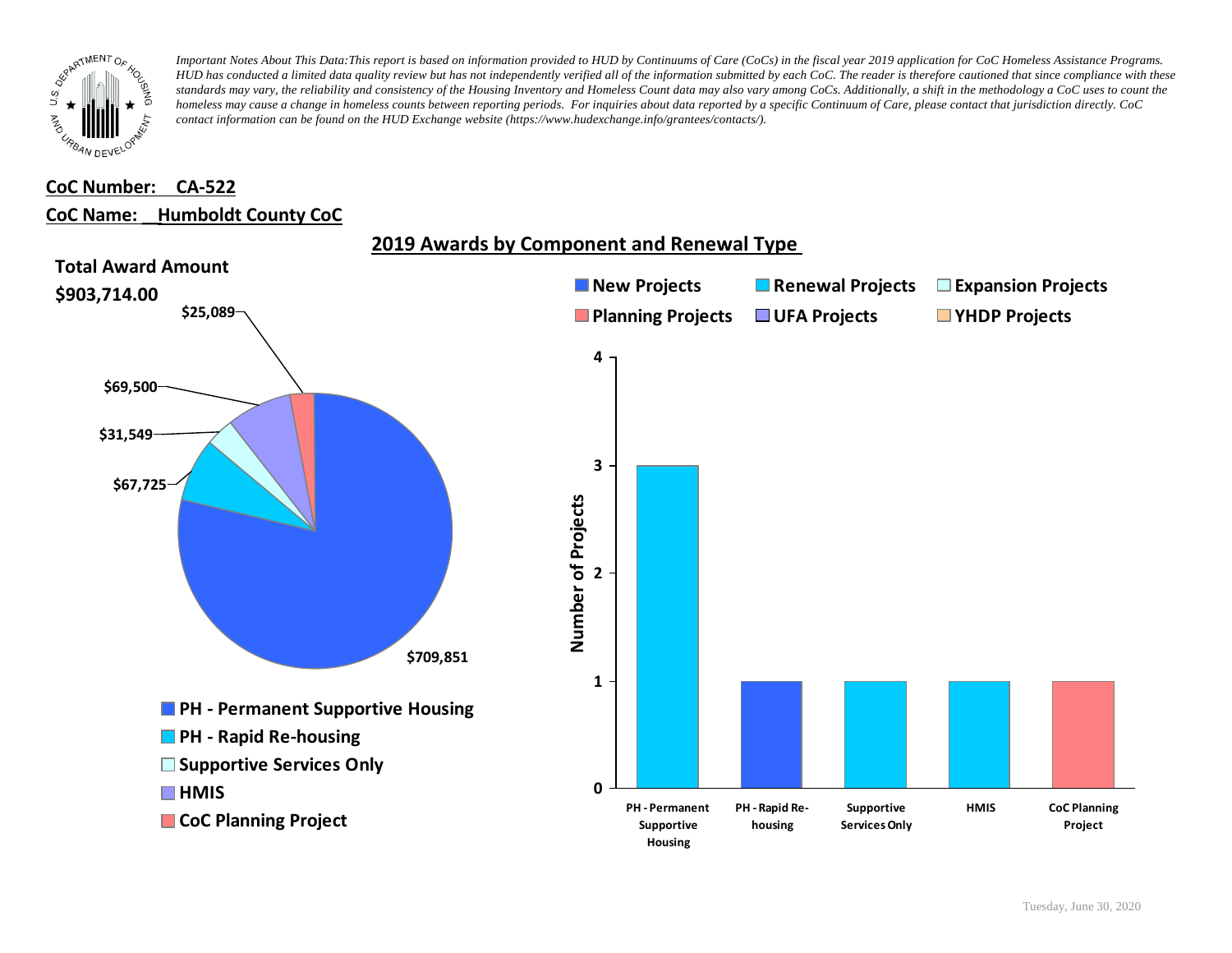

### **CoC Number: CA-522 CoC Name: \_\_ Humboldt County CoC**



### **2019 Housing Inventory Summarized by Target Population and Bed Type**

<sup>1</sup> Adult & Child Beds refer to beds for households with one adult (age 18 or older) and at least one child (under the age of 18).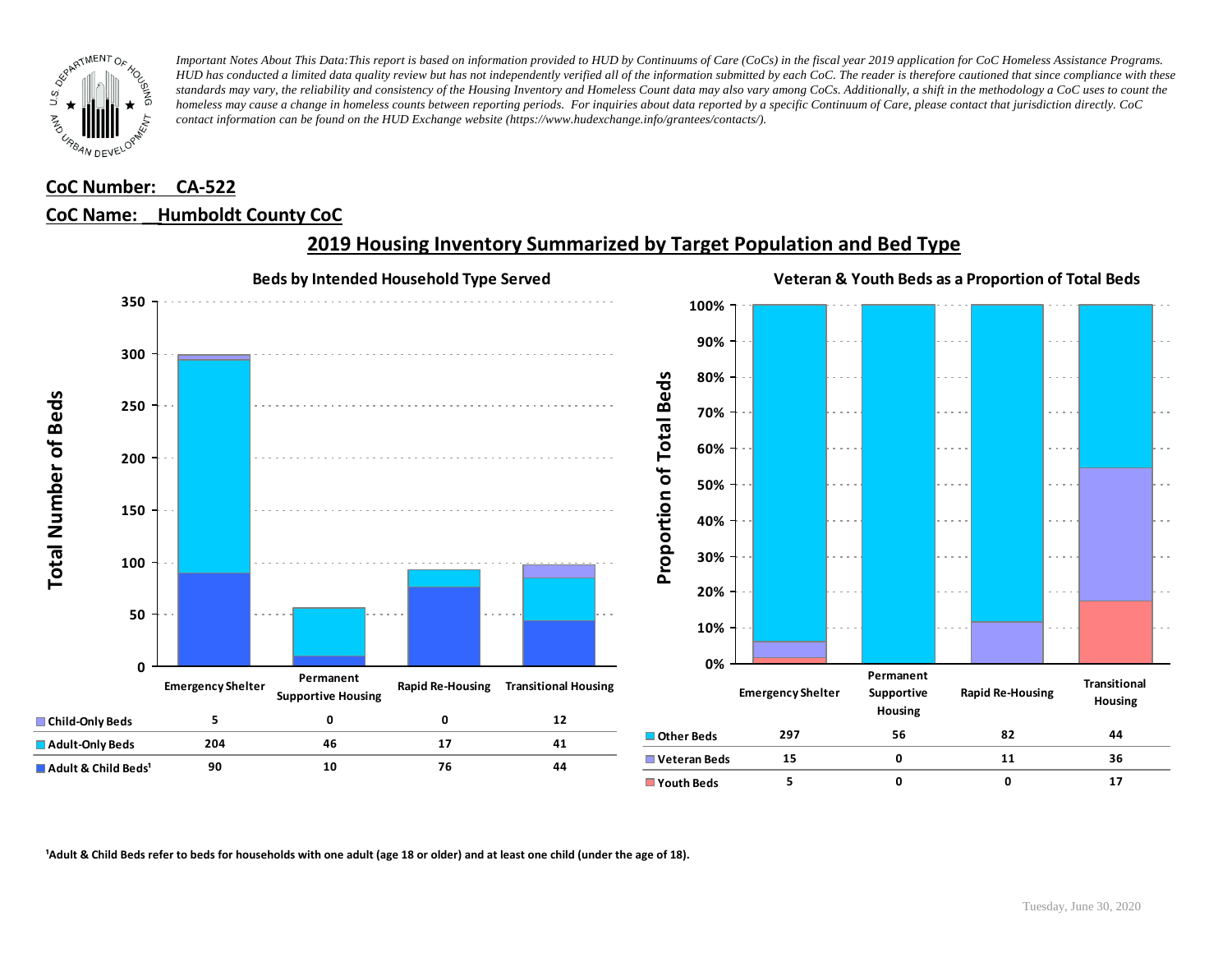

### **CoC Number: CA-522 CoC Name: \_\_ Humboldt County CoC**

# **2019 Point in Time Count Summarized by Household Type**



\* Safe Haven programs are included in the Transitional Housing category.

¹This category includes single adults, adult couples with no children, and groups of adults. ²This category includes households with one adult and at least one child under age 18.

³This category includes persons under age 18, including children in one-child households, adolescent parents and their children, adolescent siblings, or other household configurations composed only of children.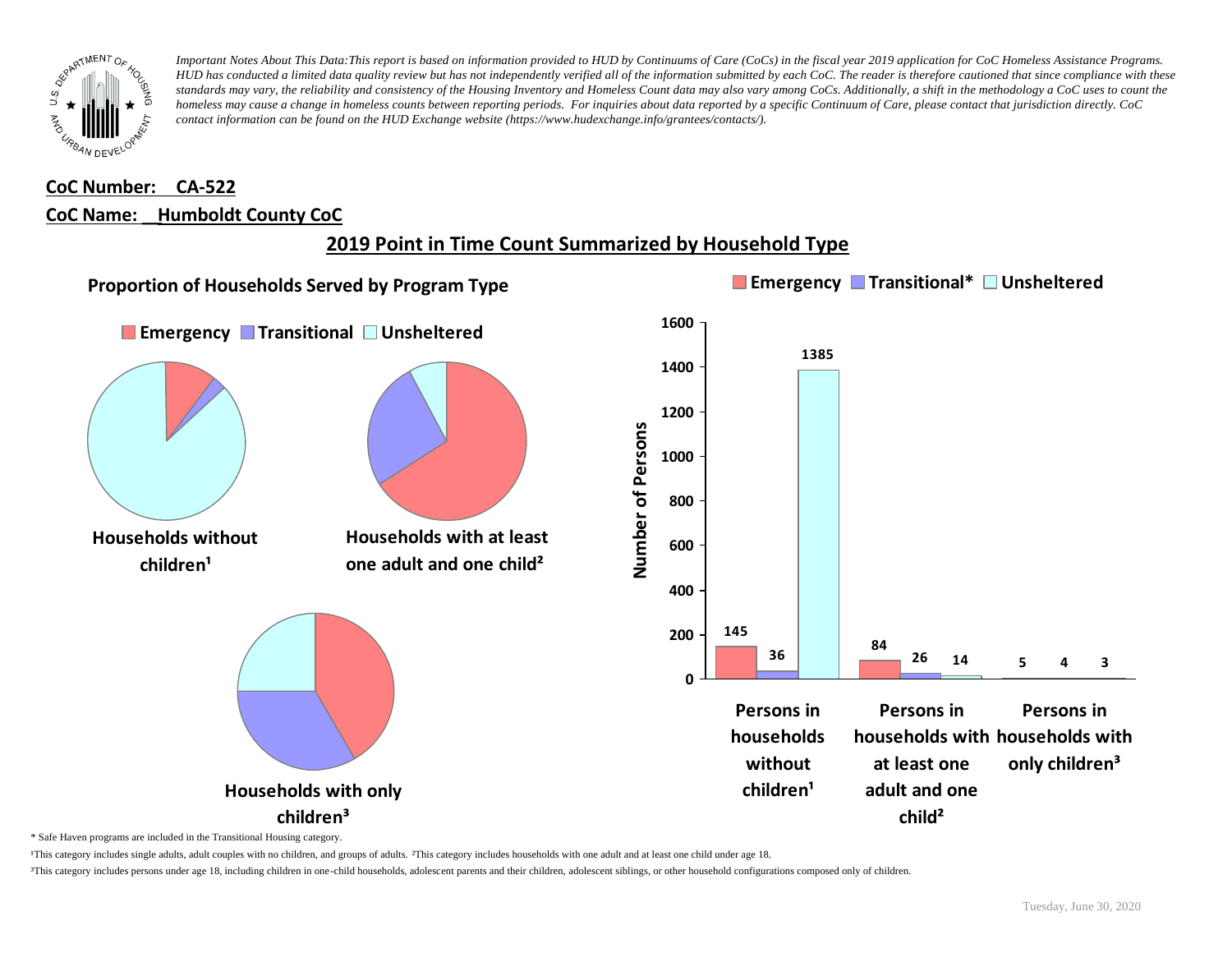

# **CoC Number: CA-522 CoC Name: \_\_ Humboldt County CoC**



#### **2019 Point-In-Time Count Proportion of Persons in each Age Group by Household Type**

\* Safe Haven programs are included in the Transitional Housing category.

¹This category includes single adults, adult couples with no children, and groups of adults. ²This category includes households with one adult and at least one child under age 18.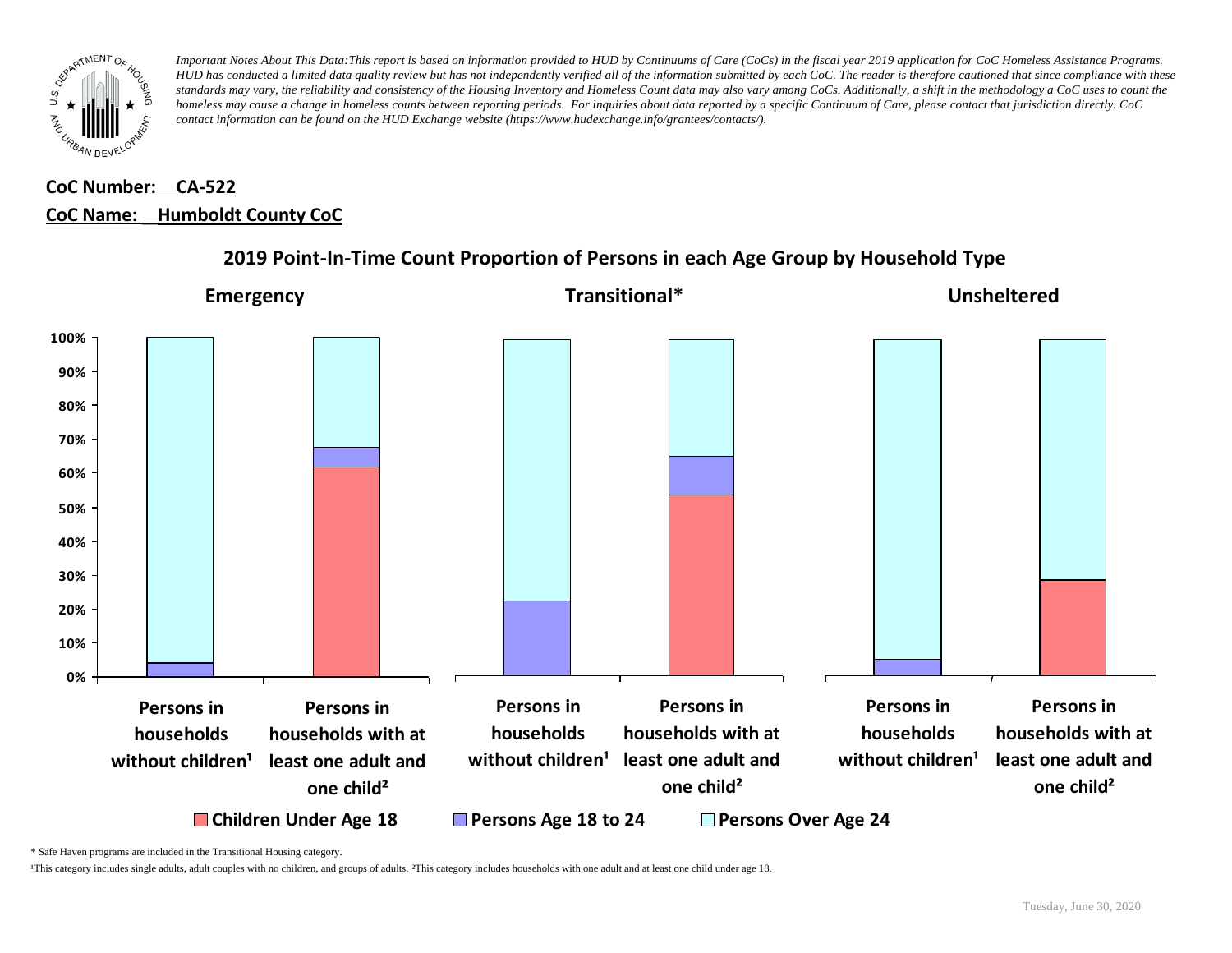

#### **CoC Number: CA-522**

#### **CoC Name: \_\_ Humboldt County CoC**



#### **2019 Point in Time Count Summarized by Chronically Homeless by Household Type**

\* Safe Haven programs are included in the Transitional Housing category.

¹This category includes single adults, adult couples with no children, and groups of adults. ²This category includes households with one adult and at least one child under age 18.

³This category includes persons under age 18, including children in one -child households, adolescent parents and their children, adolescent siblings, or other household configurations composed only of children.